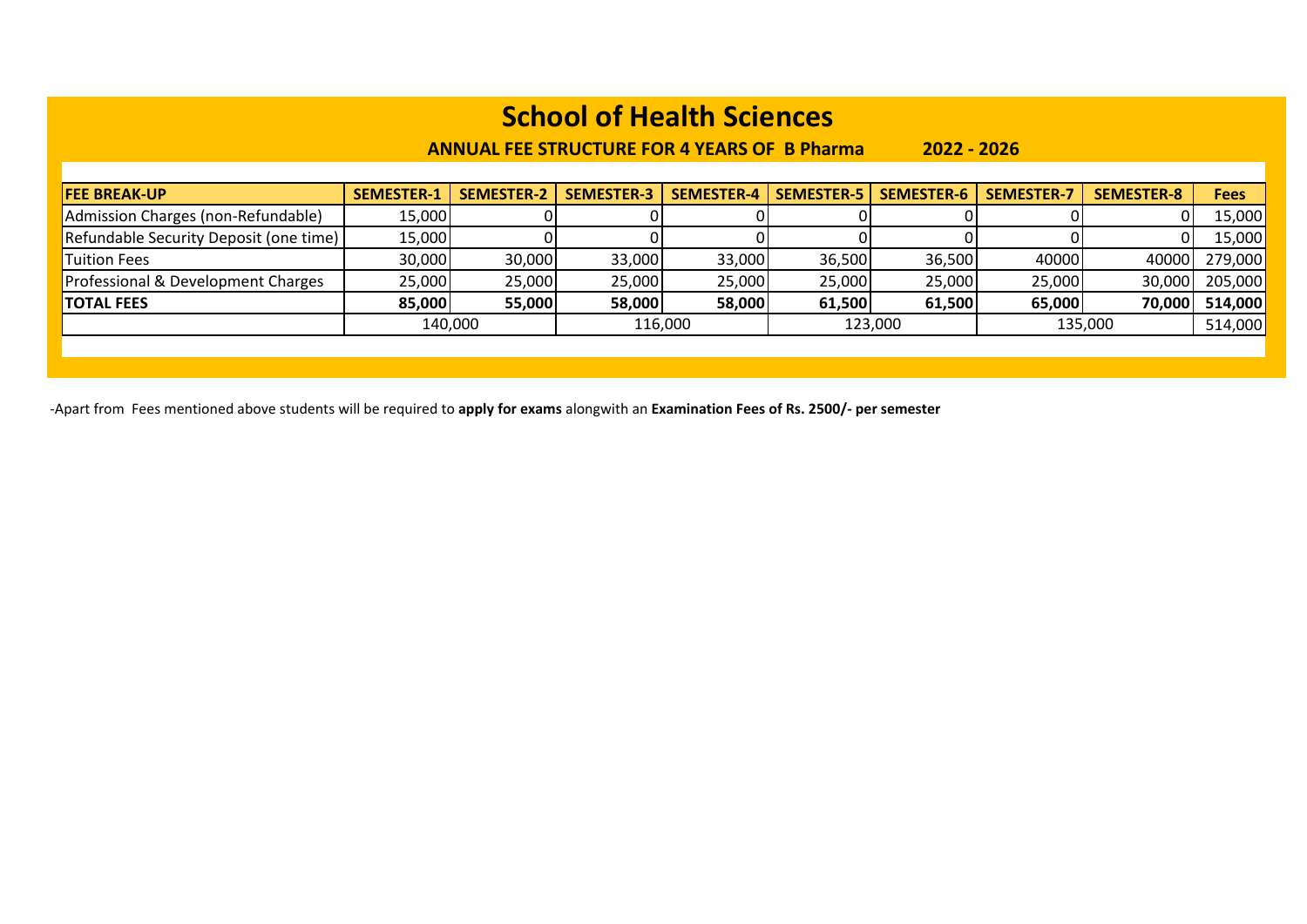### **ANNUAL FEE STRUCTURE FOR 3 YEARS OF B Sc (Psychology) 2022 - 2025**

| <b>FEE BREAK-UP</b>                    | <b>SEMESTER-1</b> | <b>SEMESTER-2</b> | <b>SEMESTER-3</b> | <b>SEMESTER-4</b> | <b>SEMESTER-5</b> | <b>SEMESTER-6</b> | <b>Fees</b> |
|----------------------------------------|-------------------|-------------------|-------------------|-------------------|-------------------|-------------------|-------------|
| Admission Charges (non-Refundable)     | 15,000            |                   |                   |                   |                   |                   | 15,000      |
| Refundable Security Deposit (one time) | 15,000            |                   |                   |                   |                   |                   | 15,000      |
| <b>Tuition Fees</b>                    | 22,500            | 22,500            | 25,000            | 25,000            | 27,500            | 27,500            | 150,000     |
| Professional & Development Charges     | 25,060            | 25,060            | 27,560            | 27,560            | 27,560            | 32,560            | 165,360     |
| <b>TOTAL FEES</b>                      | 77,560            | 47,560            | 52,560            | 52,560            | 55,060            | 60,060            | 345,360     |
|                                        |                   | 125,120           |                   | 105,120           |                   | 115,120           | 345,360     |
|                                        |                   |                   |                   |                   |                   |                   |             |
|                                        |                   |                   |                   |                   |                   |                   |             |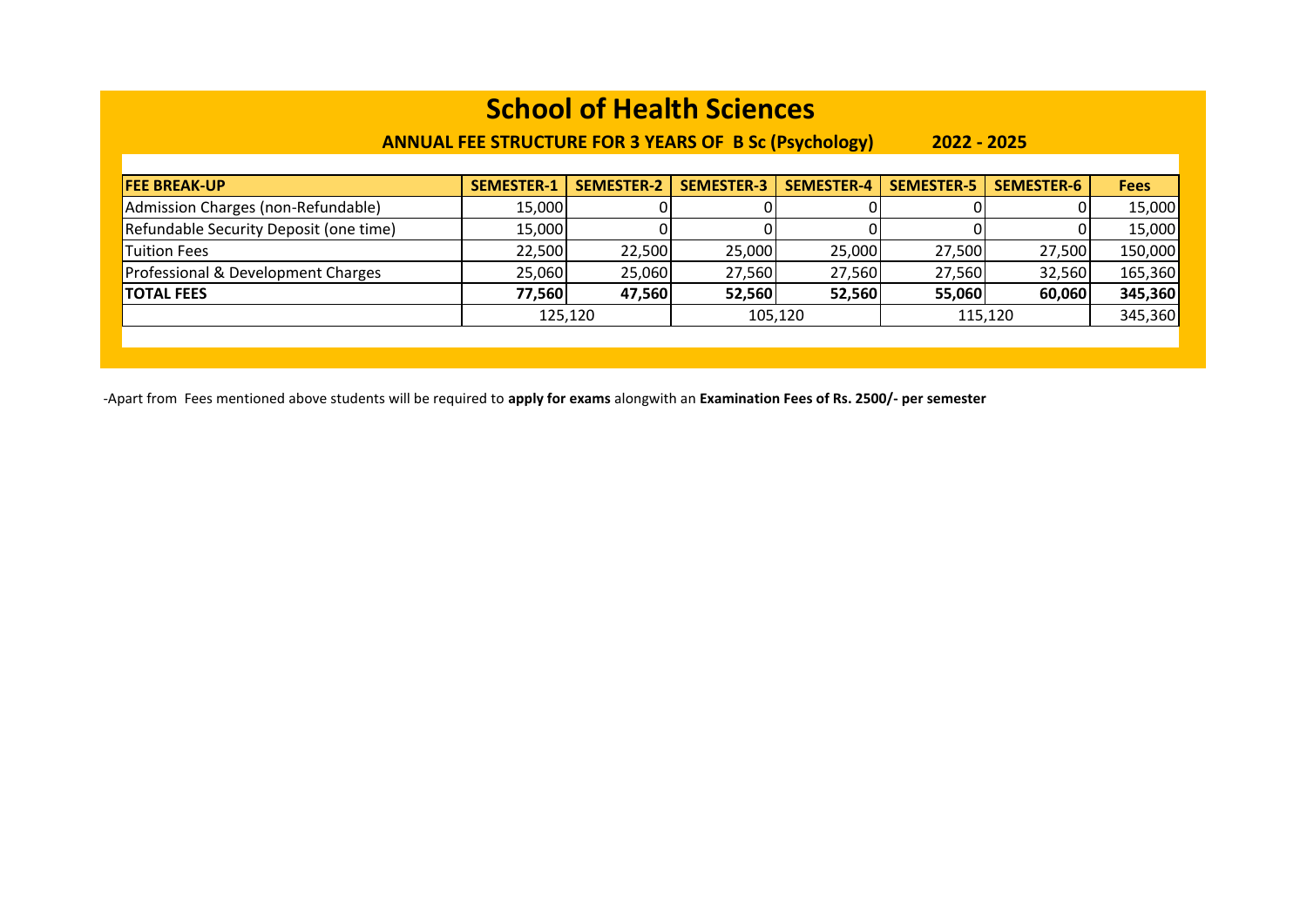#### **ANNUAL FEE STRUCTURE FOR 4 YEARS OF Bachelors of Optometry/MRIT/CVT/DT/EMT 2022 - 2026**

| <b>FEE BREAK-UP</b>                    | <b>SEMESTER-1</b> | <b>SEMESTER-2</b> | <b>SEMESTER-3</b> | SEMESTER-4 | <b>SEMESTER-5</b> | SEMESTER-6 | <b>SEMESTER-7</b> | <b>SEMESTER-8</b> | <b>Fees</b> |
|----------------------------------------|-------------------|-------------------|-------------------|------------|-------------------|------------|-------------------|-------------------|-------------|
| Admission Charges (non-Refundable)     | 15,000            |                   |                   |            |                   |            |                   |                   | 15,000      |
| Refundable Security Deposit (one time) | 15,000            |                   |                   |            |                   |            |                   |                   | 15,000      |
| <b>Tuition Fees</b>                    | 22,500            | 22,500            | 25,000            | 25,000     | 27,500            | 27,500     |                   |                   | 150,000     |
| Professional & Development Charges     | 24,060            | 24,060            | 24,060            | 24,060     | 24,060            | 24,060     | 12,500            | 17,500            | 174,360     |
| <b>TOTAL FEES</b>                      | 76,560            | 46,560            | 49,060            | 49,060     | 51,560            | 51,560     | 12,500            | 17.500            | 354,360     |
|                                        |                   | 123,120           |                   | 98,120     | 103,120           |            |                   | 30,000            | 354,360     |
|                                        |                   |                   |                   |            |                   |            |                   |                   |             |
|                                        |                   |                   |                   |            |                   |            |                   |                   |             |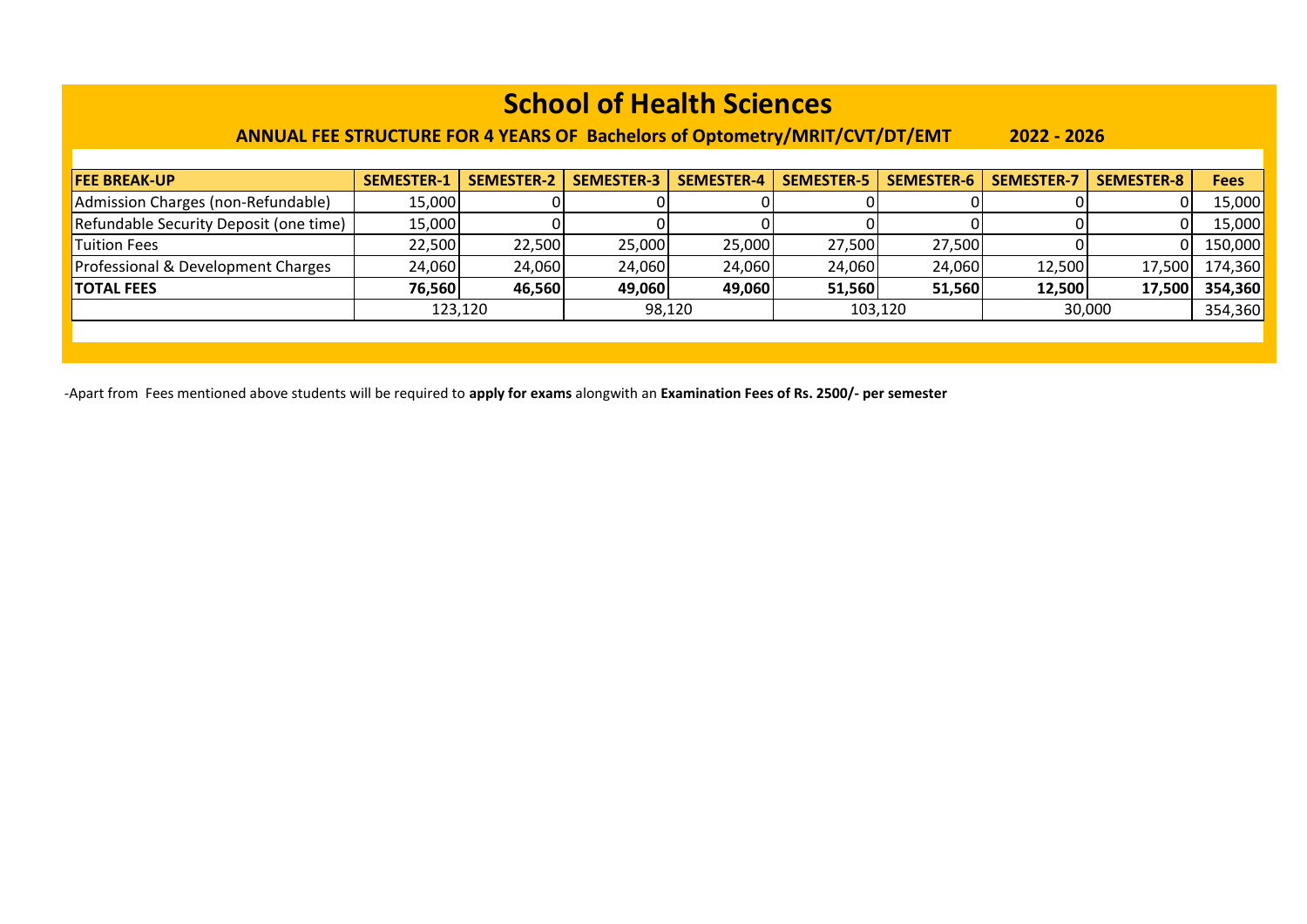**ANNUAL FEE STRUCTURE FOR 4 YEARS OF Bachelors of MLT 2022 - 2026**

| <b>FEE BREAK-UP</b>                           | <b>SEMESTER-1</b> | <b>SEMESTER-2</b> | <b>SEMESTER-3</b> | <b>SEMESTER-4</b> | <b>SEMESTER-5</b> | SEMESTER-6 | <b>SEMESTER-7</b> | <b>SEMESTER-8</b> | <b>Fees</b> |
|-----------------------------------------------|-------------------|-------------------|-------------------|-------------------|-------------------|------------|-------------------|-------------------|-------------|
| Admission Charges (non-Refundable)            | 15,000            |                   |                   |                   |                   |            |                   |                   | 15,000      |
| Refundable Security Deposit (one time)        | 15,000            |                   |                   |                   |                   |            |                   |                   | 15,000      |
| Tuition Fees                                  | 17.640            | 17,640            | 19,600            | 19,600            | 21,560            | 21.570     |                   |                   | 117,610     |
| <b>Professional &amp; Development Charges</b> | 20,830            | 20,830            | 20,830            | 20,830            | 20,830            | 20,830     | 11,750            | 15,660            | 152,390     |
| <b>TOTAL FEES</b>                             | 68,470            | 38,470            | 40,430            | 40,430            | 42,390            | 42,400     | 11,750            | 15,660            | 300,000     |
|                                               | 106,940           |                   | 80,860            |                   |                   | 84,790     |                   | 27,410            | 300,000     |
|                                               |                   |                   |                   |                   |                   |            |                   |                   |             |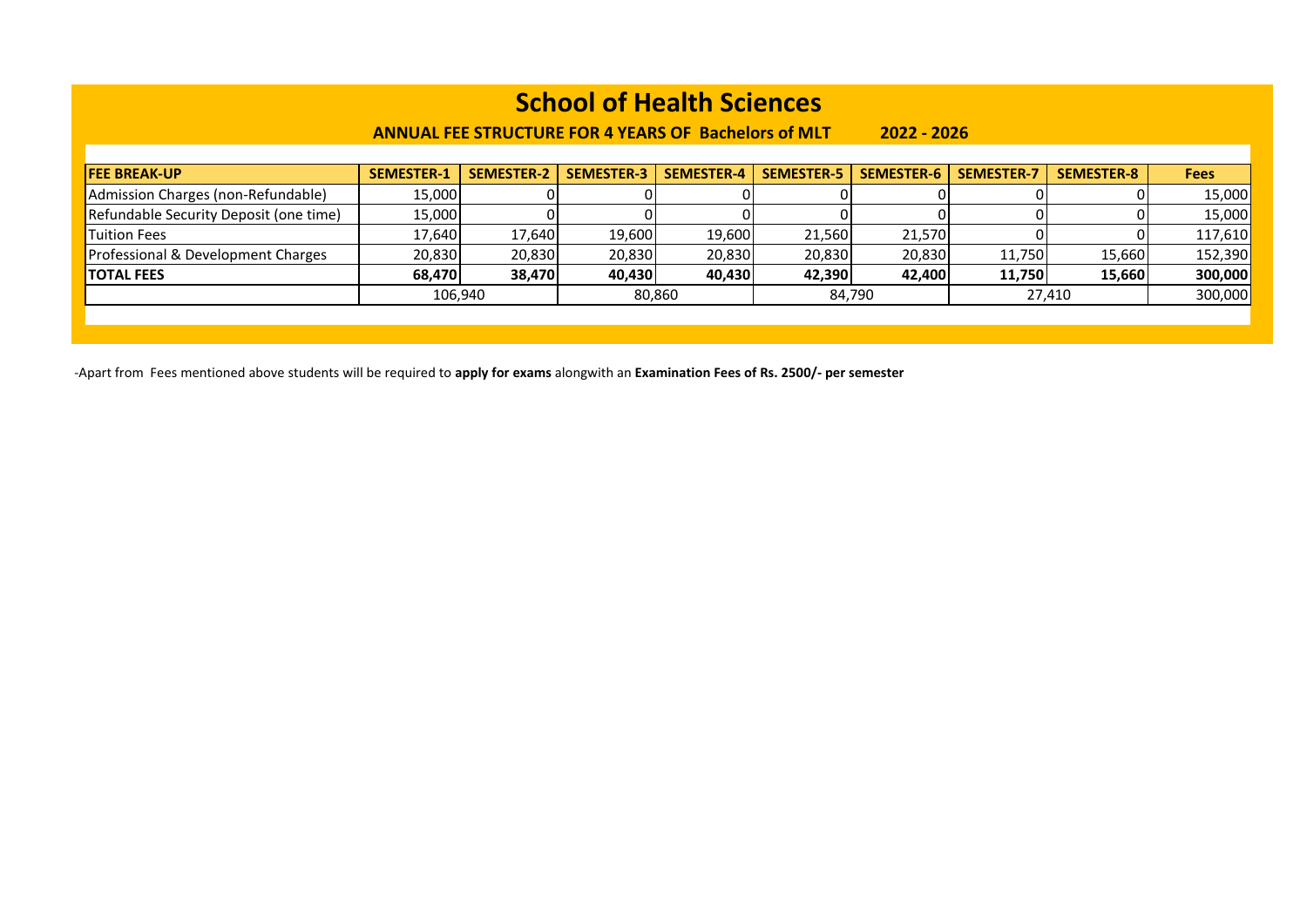### **ANNUAL FEE STRUCTURE FOR 2 YEARS OF Masters in MLT 2022 - 2024**

| <b>FEE BREAK-UP</b>                    | <b>SEMESTER-1</b> | <b>SEMESTER-2</b> | <b>SEMESTER-3</b> | <b>SEMESTER-4</b> | <b>Fees</b> |
|----------------------------------------|-------------------|-------------------|-------------------|-------------------|-------------|
| Admission Charges (non-Refundable)     | 15,000            |                   |                   |                   | 15,000      |
| Refundable Security Deposit (one time) | 15,000            |                   |                   |                   | 15,000      |
| <b>Tuition Fees</b>                    | 30,000            | 30,000            | 33,000            |                   | 93,000      |
| Professional & Development Charges     | 23,500            | 23,500            | 35,500            | 24,500            | 107,000     |
| <b>TOTAL FEES</b>                      | 83,500            | 53,500            | 68,500            | 24,500            | 230,000     |
|                                        |                   | 137,000           | 93,000            |                   | 230,000     |
|                                        |                   |                   |                   |                   |             |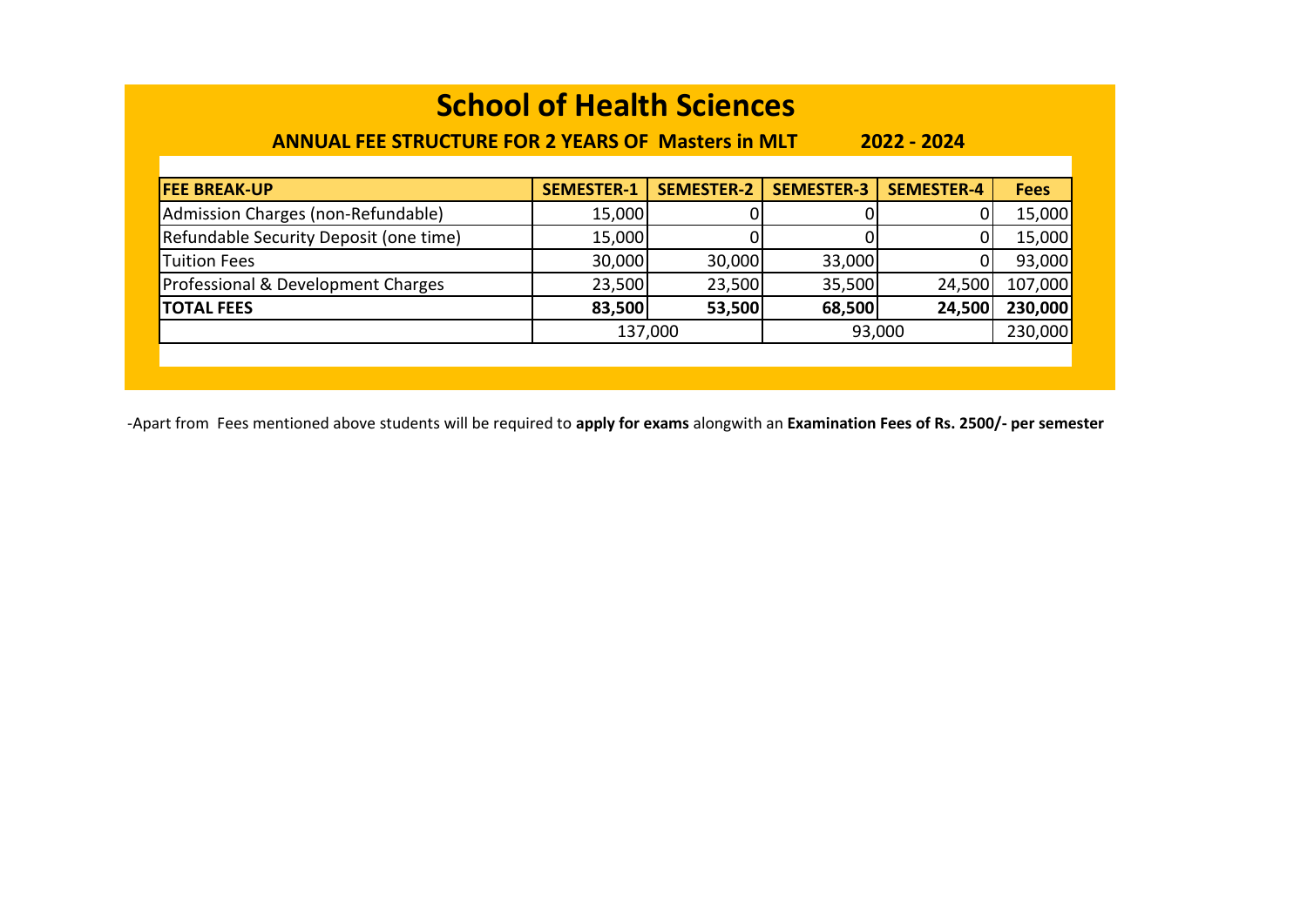### **ANNUAL FEE STRUCTURE FOR 2 YEARS OF Masters in Optom/CVT/Psychology 2022 - 2024**

| <b>FEE BREAK-UP</b>                    | <b>SEMESTER-1</b> | <b>SEMESTER-2</b> | <b>SEMESTER-3</b> | <b>SEMESTER-4</b> | <b>Fees</b> |
|----------------------------------------|-------------------|-------------------|-------------------|-------------------|-------------|
| Admission Charges (non-Refundable)     | 15,000            |                   |                   |                   | 15,000      |
| Refundable Security Deposit (one time) | 15,000            |                   |                   |                   | 15,000      |
| <b>Tuition Fees</b>                    | 30,000            | 30,000            | 33,000            |                   | 93,000      |
| Professional & Development Charges     | 36,560            | 36,560            | 36,560            | 25,000            | 134,680     |
| <b>TOTAL FEES</b>                      | 96,560            | 66,560            | 69,560            | 25,000            | 257,680     |
|                                        | 163,120           |                   | 94,560            |                   | 257,680     |
|                                        |                   |                   |                   |                   |             |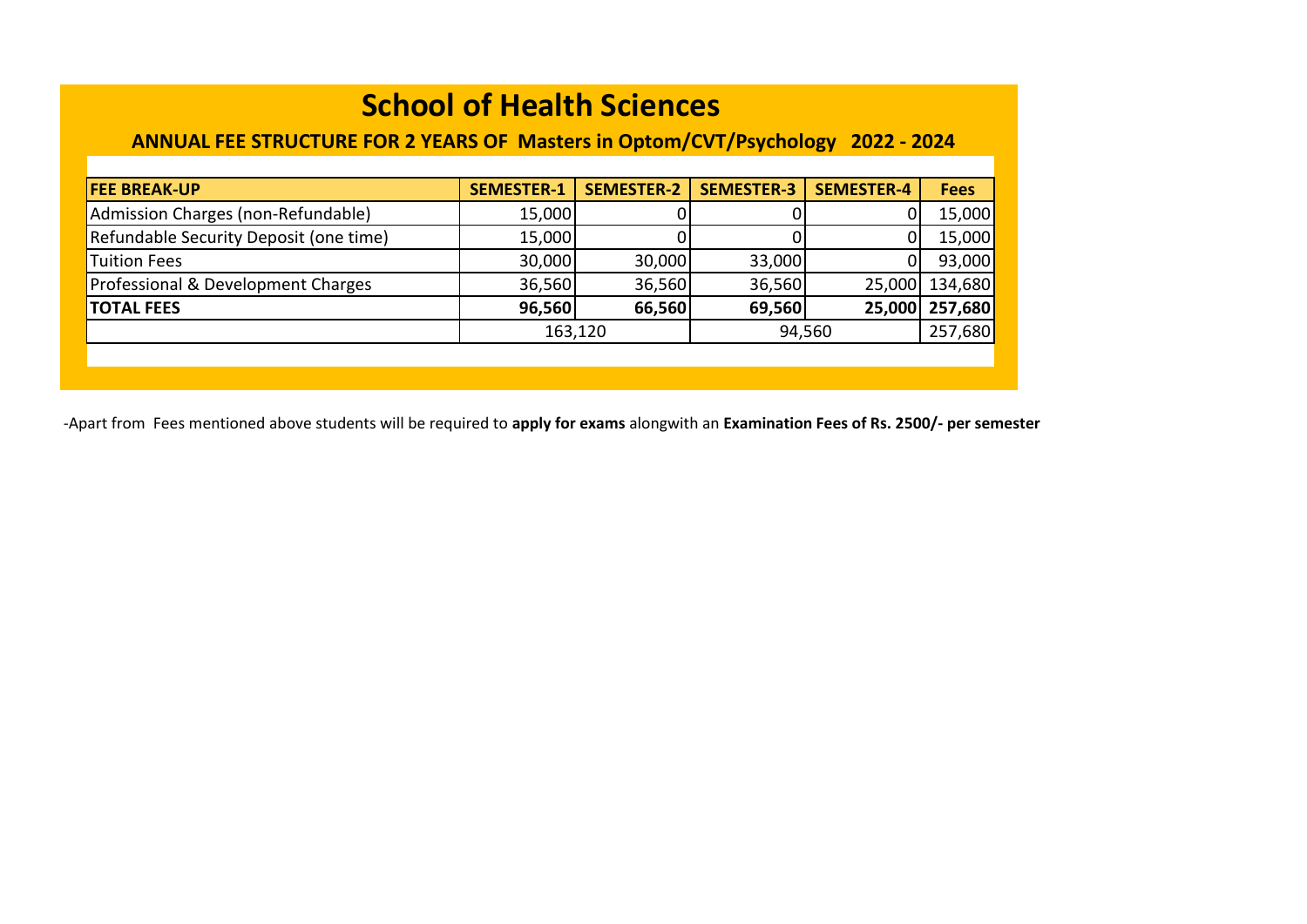### **ANNUAL FEE STRUCTURE FOR 3 YEARS OF Masters in Optometry (Practice & Research) 2022 - 2025**

| <b>FEE BREAK-UP</b>                    | <b>SEMESTER-1</b> | <b>SEMESTER-2</b> | <b>SEMESTER-3</b> | <b>SEMESTER-4</b> | <b>SEMESTER-5</b> | <b>SEMESTER-6</b> | <b>Fees</b> |
|----------------------------------------|-------------------|-------------------|-------------------|-------------------|-------------------|-------------------|-------------|
| Admission Charges (non-Refundable)     | 15,000            |                   |                   |                   |                   |                   | 15,000      |
| Refundable Security Deposit (one time) | 15,000            |                   |                   |                   |                   |                   | 15,000      |
| <b>Tuition Fees</b>                    | 30,000            | 30,000            | 30,000            | 30,000            |                   | 0                 | 120,000     |
| Professional & Development Charges     | 12,500            | 12,500            | 25,000            | 25,000            | 27,500            | 32,500            | 135,000     |
| <b>TOTAL FEES</b>                      | 72,500            | 42,500            | 55,000            | 55,000            | 27,500            | 32,500            | 285,000     |
|                                        | 115,000           |                   | 110,000           |                   |                   | 60,000            | 285,000     |
|                                        |                   |                   |                   |                   |                   |                   |             |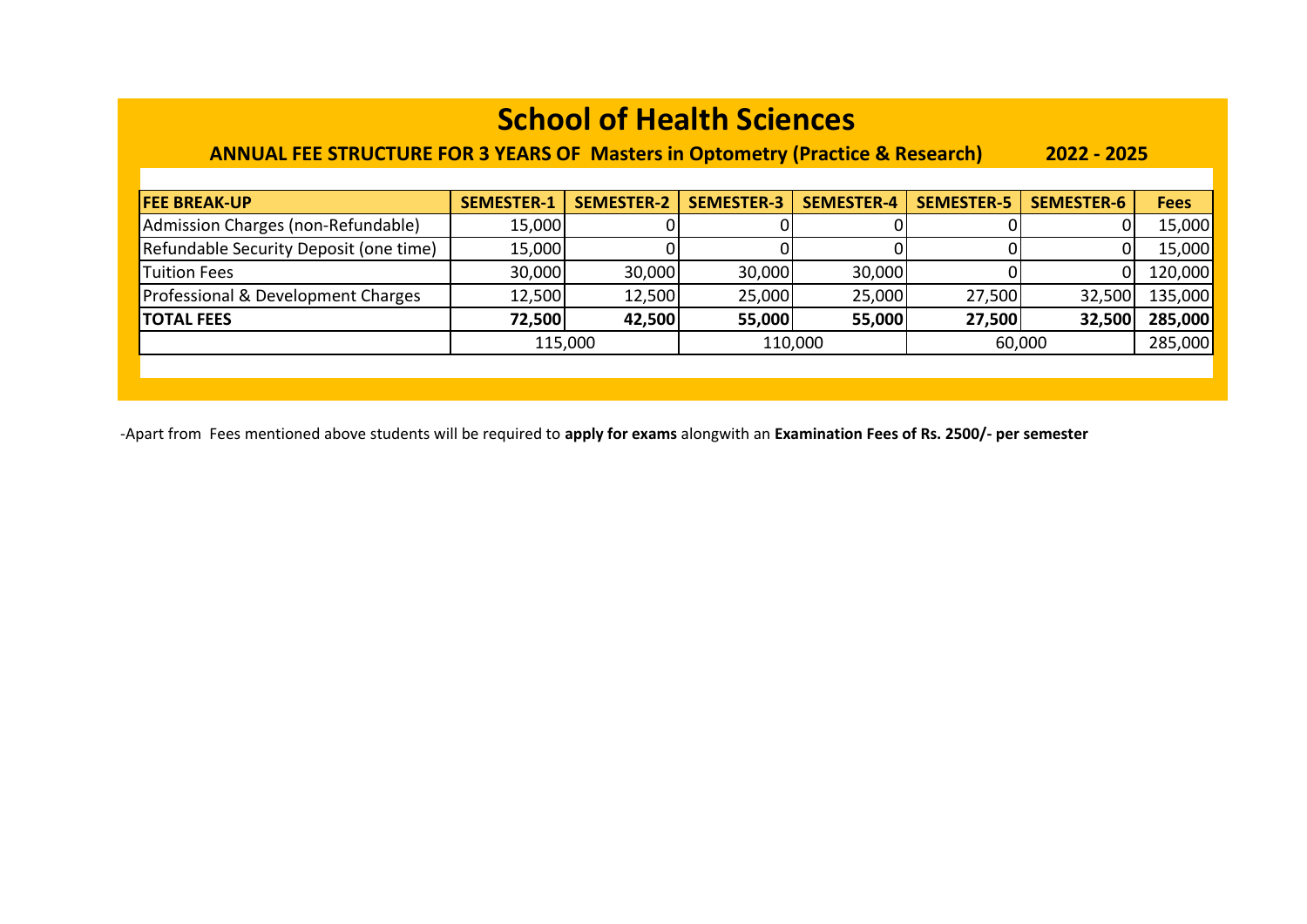### **ANNUAL FEE STRUCTURE FOR 2 YEARS OF Masters in Radio Imaging Technology 2022 - 2024**

| <b>FEE BREAK-UP</b>                    | <b>SEMESTER-1</b> | <b>SEMESTER-2</b> | <b>SEMESTER-3</b> | <b>SEMESTER-4</b> | <b>Fees</b> |
|----------------------------------------|-------------------|-------------------|-------------------|-------------------|-------------|
| Admission Charges (non-Refundable)     | 15,000            |                   |                   |                   | 15,000      |
| Refundable Security Deposit (one time) | 15,000            |                   |                   |                   | 15,000      |
| Tuition Fees                           | 30,000            | 30,000            | 33,000            | 33,000            | 126,000     |
| Professional & Development Charges     | 17,500            | 17,500            | 17,500            | 36,500            | 89,000      |
| <b>TOTAL FEES</b>                      | 77,500            | 47,500            | 50,500            | 69,500            | 245,000     |
|                                        | 125,000           |                   |                   | 120,000           | 245,000     |
|                                        |                   |                   |                   |                   |             |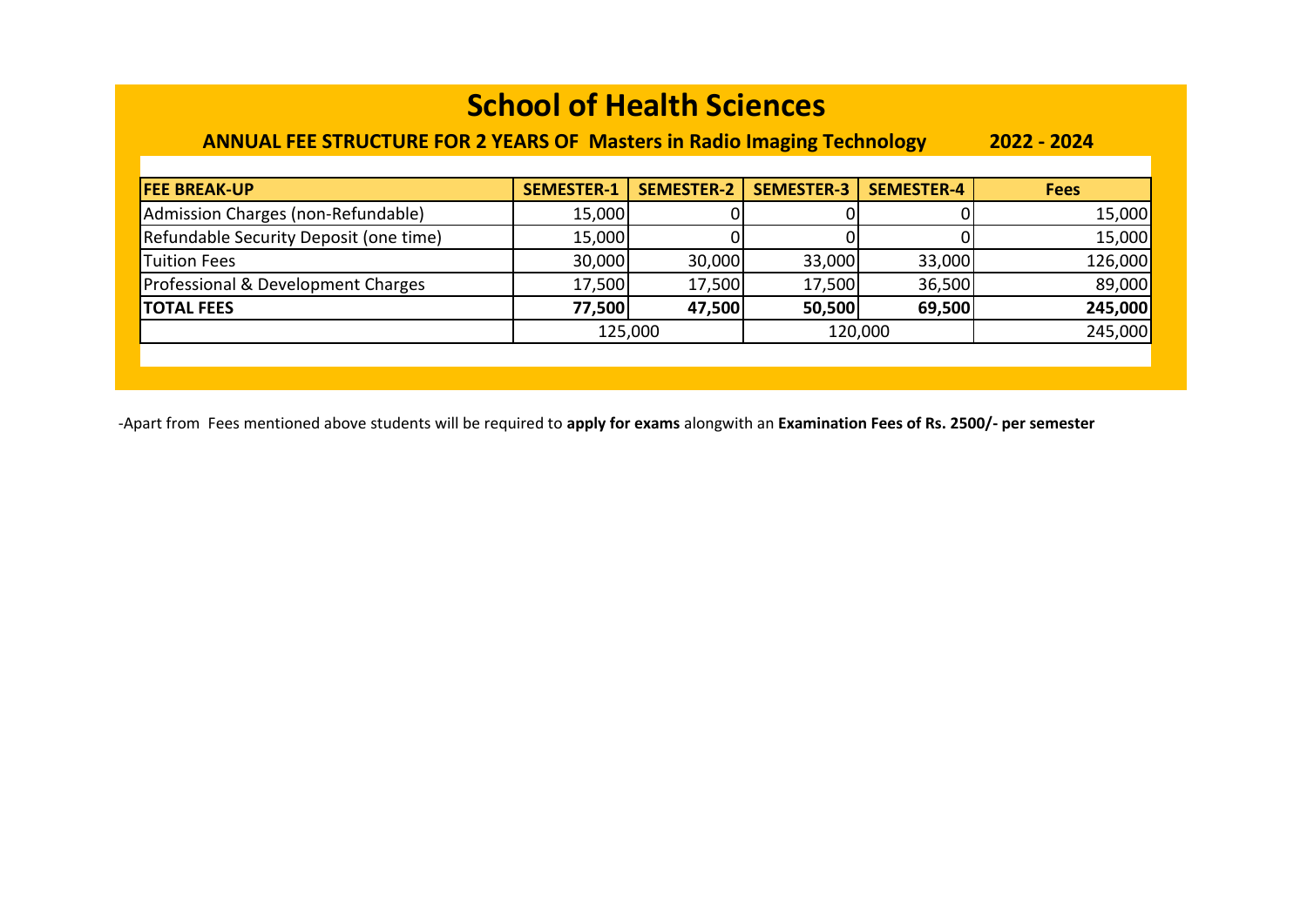### **ANNUAL FEE STRUCTURE FOR 2 YEARS OF Diploma in MLT 2022 - 2024**

| <b>SEMESTER-1</b> | <b>SEMESTER-2</b> | <b>SEMESTER-3</b>                              | <b>SEMESTER-4</b> | <b>Fees</b>      |  |
|-------------------|-------------------|------------------------------------------------|-------------------|------------------|--|
|                   |                   |                                                |                   | 15,000           |  |
|                   |                   |                                                |                   | 15,000           |  |
|                   | 15,000            | 10,000                                         |                   | 40,000           |  |
|                   | 10,000            | 10,000                                         |                   | 40,000           |  |
|                   | 25,000            | 20,000                                         | 10,000            | 110,000          |  |
|                   | 80,000            |                                                |                   |                  |  |
|                   |                   |                                                |                   |                  |  |
|                   |                   | 15,000<br>15,000<br>15,000<br>10,000<br>55,000 |                   | 10,000<br>30,000 |  |